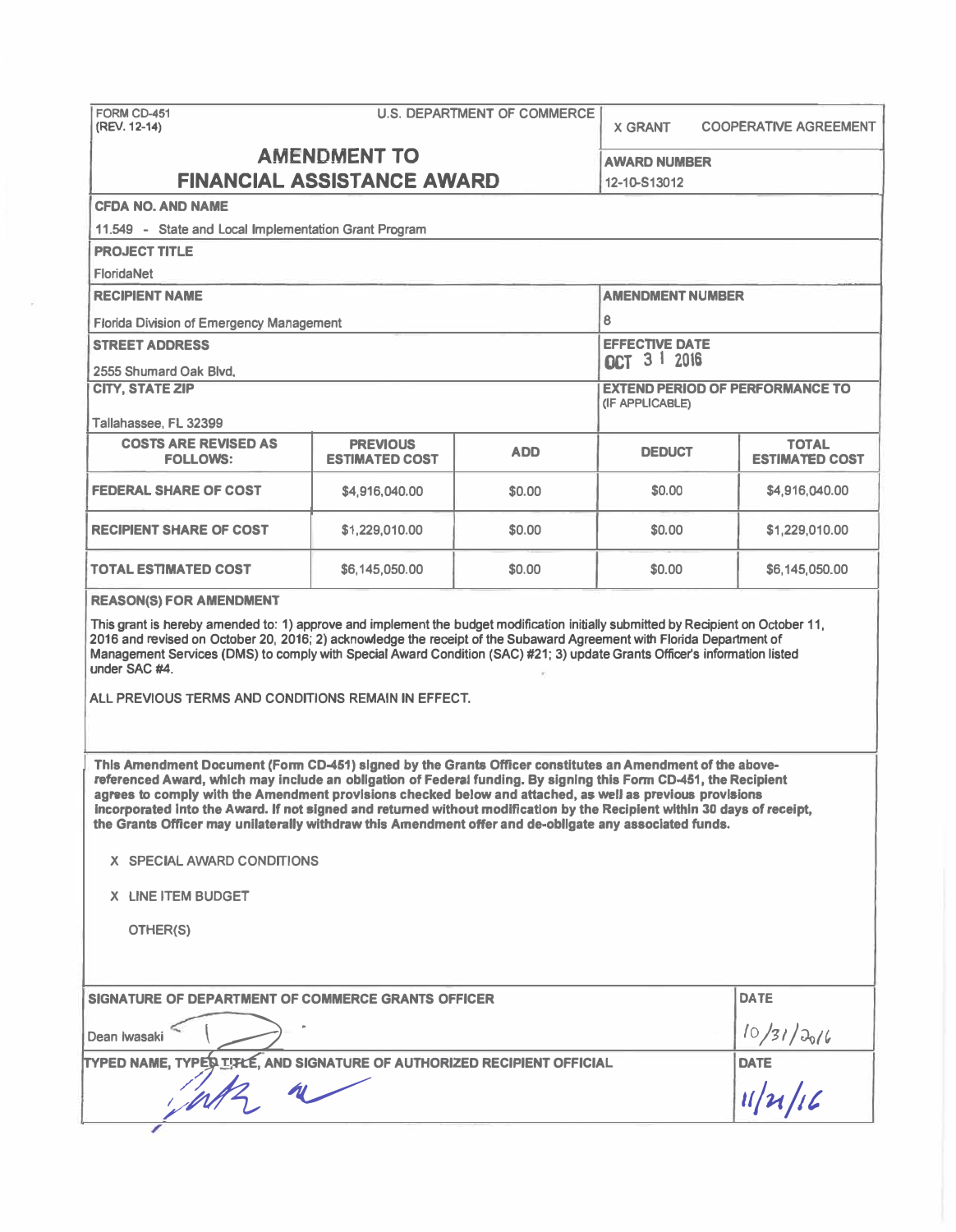**Award Number: 12-10-S13012, Amendment Number 8 Federal Program Officer: Yuki Miyamoto-Mendez Requisition Number: S13012 Employer Identification Number: 800749868 Dun & Bradstreet No: 930172528 Recipient ID: 1220140 Requestor ID: 1220140** 

### **Award ACCS Information**

| <b>Bureau</b><br>Code | <b>FOFY</b> | <b>Project-Task</b> | Gro Code               | <b>Obl Class</b> | <b>Chination Amount</b> |
|-----------------------|-------------|---------------------|------------------------|------------------|-------------------------|
|                       | 2013        | 8150000-000         | 11-00-0000-00-00-00-00 | 41-19-00-00      | \$0.00                  |

#### **Award Contact Information**

| <b>Contant Name</b> | <b>Contact Type</b>   | 石油动计                          | Phone        |  |
|---------------------|-----------------------|-------------------------------|--------------|--|
| Mr. Bryan Koon      | <b>Administrative</b> | bryan.koon@em.myflorida.com   | 850-413-9969 |  |
| Ms. Toni Milazzo    | Technical             | toni.milazzo@em.myflorida.com | 850-487-0795 |  |

#### **NIST Grants Officer:**

**Dean Iwasaki 100 Bureau Drive, MS 1650 Gaithersburg, MD 20899-1650 (301) 975-8449**

### **NIST Grants Specialist:**

**Shlou Liu 100 Bureau Drive, MS 1650 Gaithersburg, MD 20899-1650 (301) 975-8245**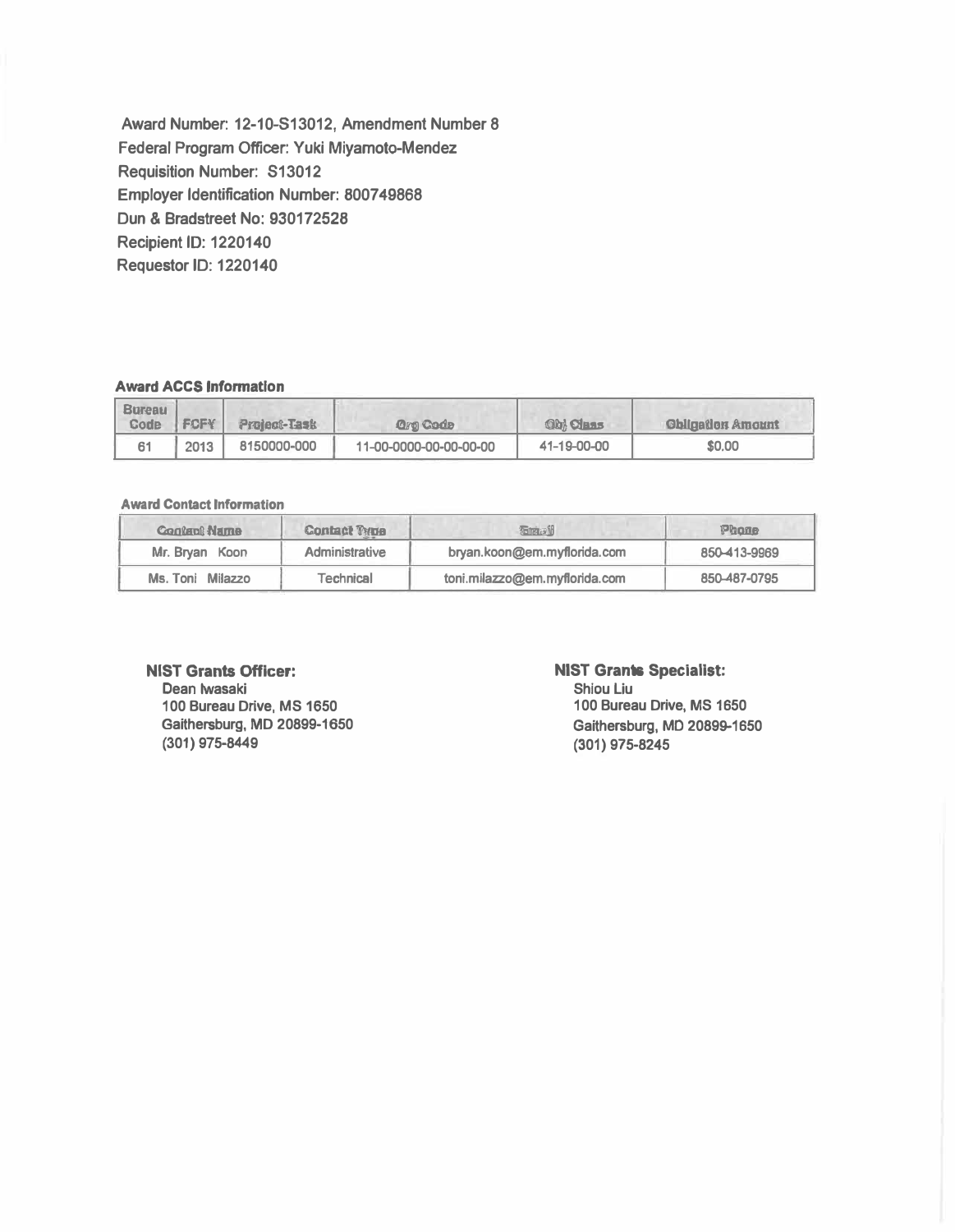**Grant Award Number: 12-10-SI3012 Recipient Organization: Florida Division of Emergency Management Amendment No. 08** 

## **National Institute of Standards and Technology State and Local Implementation Grant Program Special Award Conditions**

## **4. The Grants Officer's name, address, telephone number and email address are:**

**Dean Iwasaki National Institute of Standards and Technology Grants Management Division 100 Bureau Drive, Mail Stop 1650 Gaithersburg, Maryland 20899-1650 Phone: (301) 975- 8449 Fax: (301) 975-8884 E-mail: dean.iwasaki@nist.gov**

 $\mathcal{C}^{\mathcal{A}}$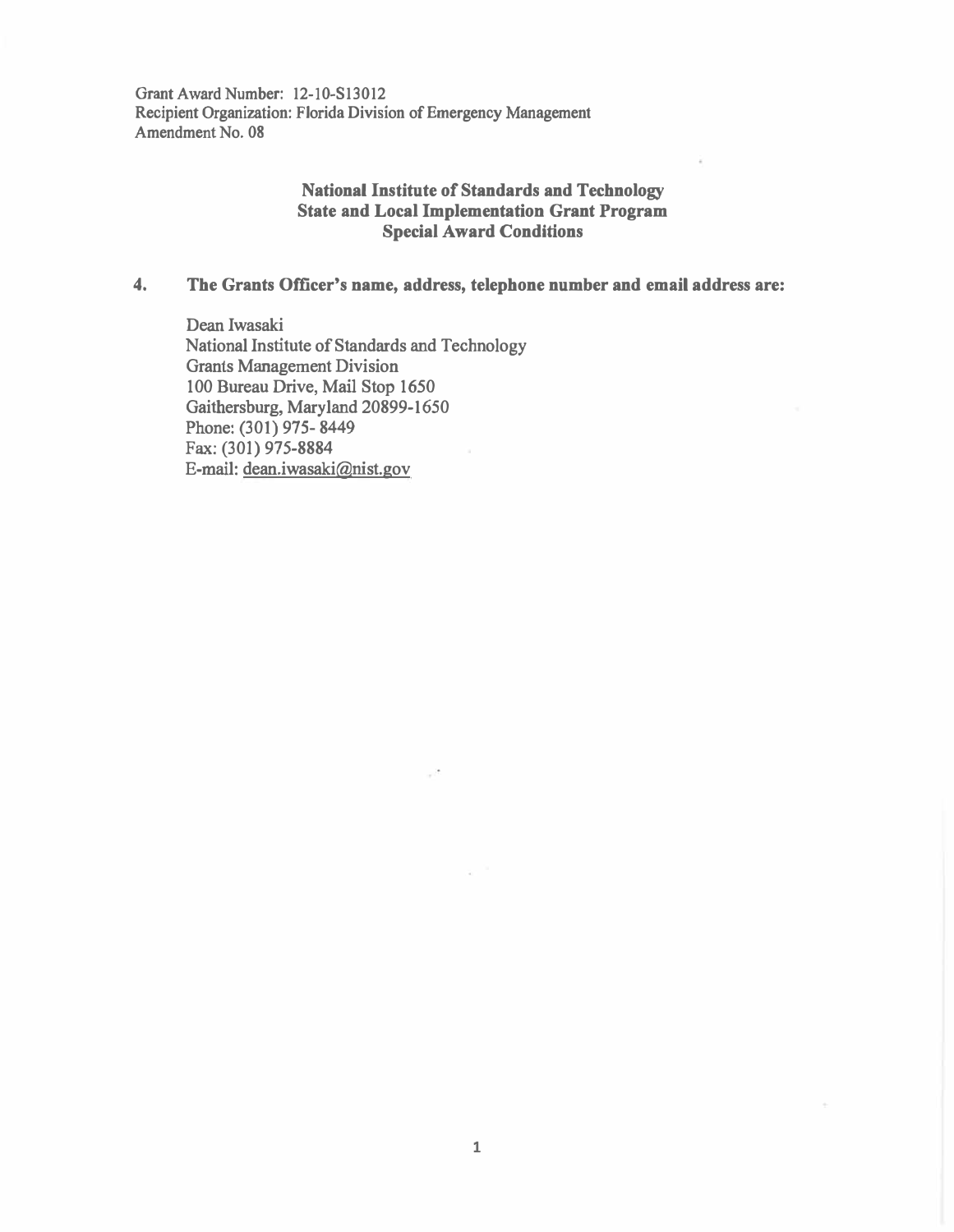# **BUDGET INFORMATION - Non-Construction Programs OMB Approval No. 0348-0044**

| <b>SECTION A - BUDGET SUMMARY</b>       |                                                         |                                           |                                      |                                            |                         |                                      |  |  |
|-----------------------------------------|---------------------------------------------------------|-------------------------------------------|--------------------------------------|--------------------------------------------|-------------------------|--------------------------------------|--|--|
| <b>Grant Program</b><br><b>Function</b> | <b>Catalog of Federal</b><br><b>Domestic Assistance</b> |                                           | <b>Estimated Unobligated Funds</b>   | <b>New or Revised Budget</b>               |                         |                                      |  |  |
| or Activity                             | <b>Number</b>                                           | Federal                                   | Non-Federal                          | Federal                                    | Non-Federal             | Total                                |  |  |
| (a)                                     | (b)                                                     | (c)                                       | (d)                                  | (e)                                        | (f)                     | (g)                                  |  |  |
| 1. State and Local Imple                | 11.549                                                  | \$                                        | $\overline{\$}$                      | 4,916,040.00                               | 1,229,010.00            | 6,145,050.00                         |  |  |
| 12.                                     |                                                         |                                           |                                      |                                            |                         | 0.00                                 |  |  |
| 3.                                      |                                                         |                                           |                                      |                                            |                         | 0.00                                 |  |  |
| 4.                                      |                                                         |                                           |                                      |                                            |                         | 0.00                                 |  |  |
| 5.<br><b>Totals</b>                     |                                                         | $\overline{\mathbb{S}}$<br>0.00           | $0.00$ $ $ \$<br>1\$                 | 4,916,040.00                               | 1,229,010.00            | 6,145,050.00                         |  |  |
|                                         |                                                         |                                           | <b>SECTION B - BUDGET CATEGORIES</b> |                                            |                         |                                      |  |  |
| 6. Object Class Categories              |                                                         |                                           |                                      | <b>GRANT PROGRAM, FUNCTION OR ACTIVITY</b> |                         | <b>Total</b>                         |  |  |
|                                         |                                                         | (1)<br>State and Local Imples (2)         |                                      | (3)                                        | (4)                     | (5)                                  |  |  |
| a. Personnel                            |                                                         | <b>S</b><br>62,199.00                     |                                      | l\$                                        | $\overline{\mathbb{s}}$ | $\overline{\mathbb{S}}$<br>62,199.00 |  |  |
| b. Fringe Benefits                      |                                                         | 28,611.00                                 |                                      |                                            |                         | 28,611.00                            |  |  |
| c. Travel                               |                                                         | 3,001.00                                  |                                      |                                            |                         | 3,001.00                             |  |  |
| d. Equipment                            |                                                         | 0.00                                      |                                      |                                            |                         | 0.00                                 |  |  |
| e. Supplies                             |                                                         | 2,403.00                                  |                                      |                                            |                         | 2,403.00                             |  |  |
| f. Contractual                          |                                                         | 5,997,667.00                              |                                      |                                            |                         | 5,997,667.00                         |  |  |
| g. Construction                         |                                                         | 0.00                                      |                                      |                                            |                         | 0.00                                 |  |  |
| h. Other                                |                                                         | 22,360.00                                 |                                      |                                            |                         | 22,360.00                            |  |  |
|                                         | i. Total Direct Charges (sum of 6a-6h)                  | 6,116,241.00                              | 0.00                                 | 0.00                                       | 0.00                    | 6,116,241.00                         |  |  |
| j. Indirect Charges                     |                                                         | 28,809.00                                 |                                      |                                            |                         | 28,809.00                            |  |  |
| k. TOTALS (sum of 6i and 6j)            |                                                         | $\boldsymbol{\mathsf{s}}$<br>6,145,050.00 | \$<br>0.00                           | 1\$<br>0.00                                | \$<br>0.00              | \$<br>6,145,050.00                   |  |  |
|                                         |                                                         |                                           |                                      |                                            |                         |                                      |  |  |
| 7. Program Income                       |                                                         | \$                                        | \$                                   | \$                                         | \$                      | \$<br>0.00                           |  |  |
|                                         |                                                         | 0.141                                     | a m                                  |                                            |                         |                                      |  |  |

**Authorized for Local Reproduction** 

**Previous Edition Usable** 

F

**Standard Fonn 424A (Rev. 7-97) Prescribed by 0MB Circular A-102**